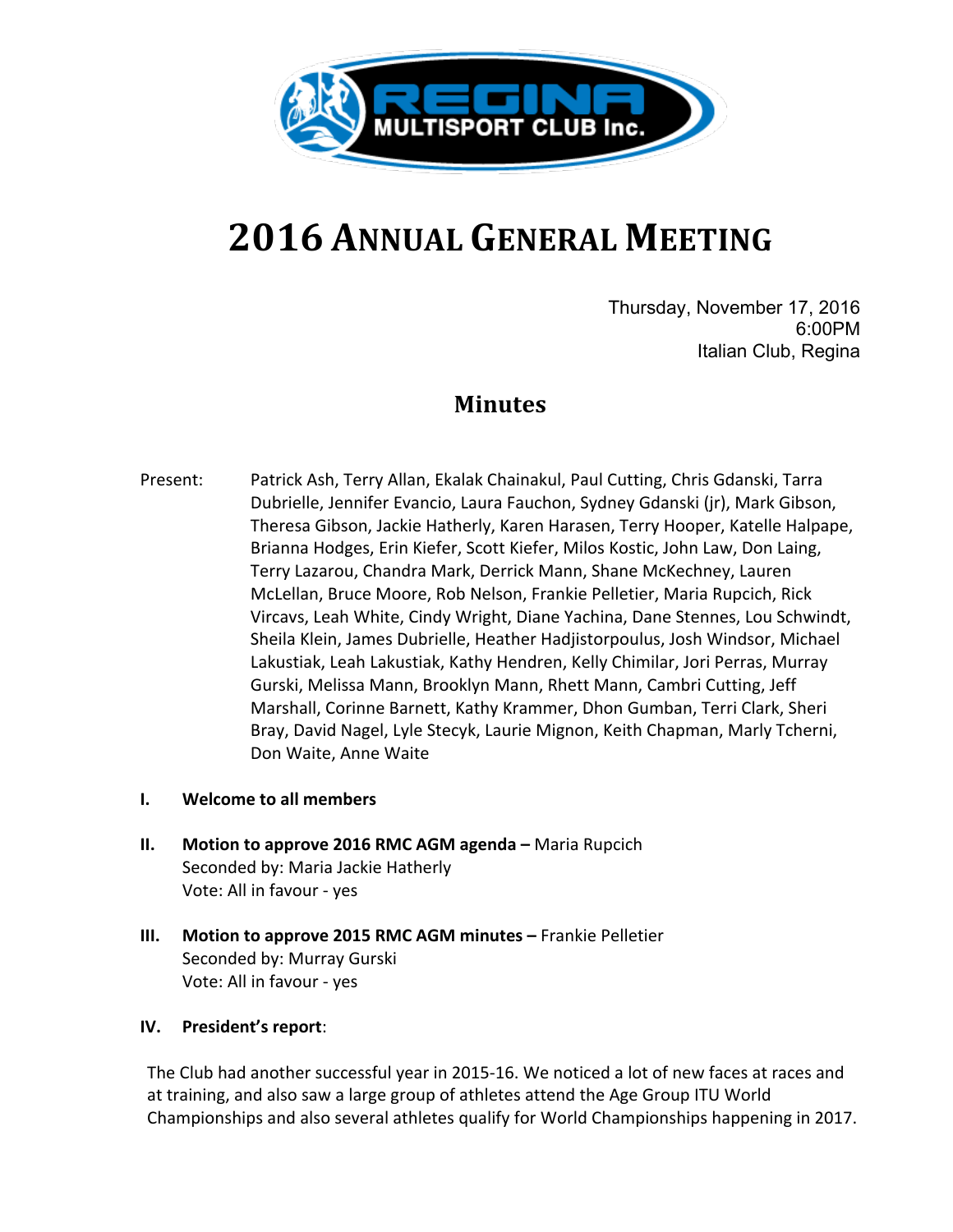STAC and RMC both experienced a decrease in membership in 2015-16, however RMC's decrease was small compared to the rest of the province. Adult memberships decreased by 46 and youth memberships increased by 29, for a net total decrease of 17 - a change of 5 per cent. It is possible this change could be attributed to Spoke n'Hot Women's Cycling no longer registering with STAC. This is something we will be paying attention to this upcoming year. For 2016-17 we have left our membership fees at \$15.

In keeping with previous years, training participation was strong. This has enabled us to keep our costs very low.

Last year we introduced two new swim coaches, Dr. Daniel Rutledge and Angela Schnell. This year Jackie Hatherly has also joined our swim coaching team. This fall we were able to introduce several new swim classes targeted to specific levels of swimmers.

Strength training sessions continue to be popular, consistently running at capacity. The indoor brick session at the U of R was not as popular in 2015-16 as in the previous year. This session has moved to the Fieldhouse for 2016-17.

Indoor cycling was at Martin Sports Academy for 2015-16 and has now moved to Johnson Collegiate for 2016-17. The school divisions have changed their rental policy and RMC now has to pay an hourly non-profit rate to rent spaces in the schools. This has impacted our pricing but we have become more aggressive in recruiting participants to offset some costs.

Booking facility time continues to be a challenge, and managing relationships and billings with the City and the University is time consuming. However, we did have a great success in accessing more pool time at the Lawson and the club was able to double its pool time. Thank you to Terry Hooper and Chris Gdanski for advocating for RMC and triathlon throughout the pool time allocation process. Thank you to Derrick Mann for taking over the facility coordination for the adult and youth bookings.

Participation at the outdoor Thursday night group rides made a spectacular come back in 2016, with some rides averaging about 15 to 20 riders. Thank you to Lou Schwindt and Tara Fuchs for leading these rides over the summer.

The RMC Youth program was very strong again in 2016. The Fundamentals program for ages 7 to 11 had Sean Hooper as the Head Coach, and was in partnership with the YMCA (with their Strong Kids Campaign) and with Flatland Swimming. A total of about fifty youth passed through this program from September 2015 to May 2016 – which has been about the same number every year for the last few years. Terry Hooper has done a phenomenal job of managing this program.

The Recreational/Competitive program is for ages 12 to 19 and has Brendan Mackenzie as the head coach. Youth can take advantage of two to seven training sessions a week depending on their fitness and competition goals. This program has grown significantly over the last few years with a total of seven members two years ago, twelve members a year ago, and now close to twenty this year. A key point is that we have seen about a half dozen youth "graduate" from the Fundamentals program to the  $Rec/Comp$  program  $-$  this is a gratifying trend as it shows good engagement of youth that are clearly enjoying our sport and programs, and it's building a youth development and growth pyramid. Terry wants to give a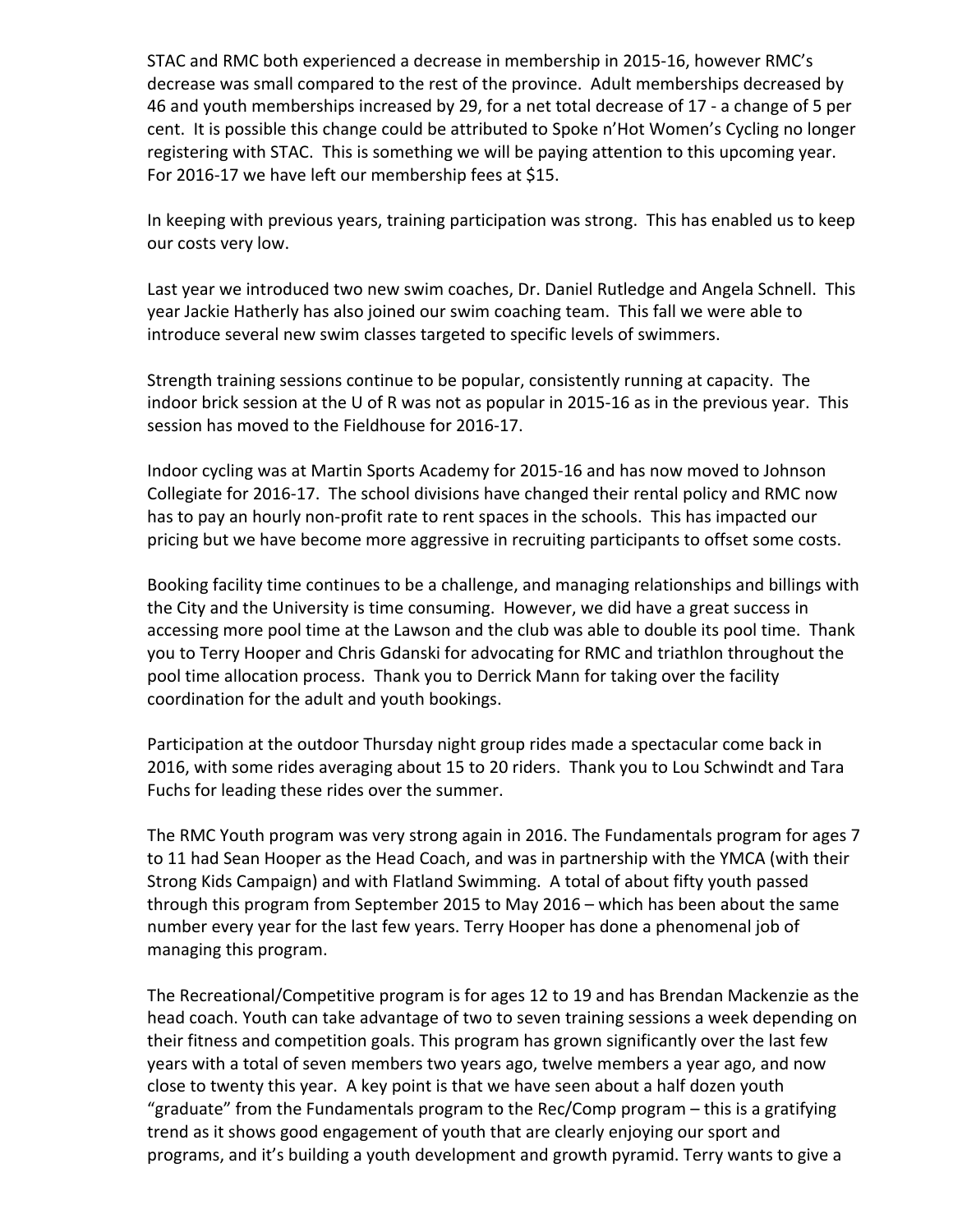special thanks to Derrick Mann for stepping up this last year and volunteering to take over managing this group of youth!

Also, this year, we had eight of our RMC Youth represent the Regina District at the 2016 Saskatchewan Summer Games in Estevan. Their dedication and great coaching shined brightly with the collection of seven gold medals, four silvers, and one bronze across two age categories, two genders, and three events. Thanks to Sean Hooper for being their Games' district coach.

And finally, the RMC Youth used the 2nd annual Gear Swap in February to raise some funds for their program. Stay tuned for another Gear Swap in 2017!

The snowshoe series was very successful in winter 2015, but was cancelled in 2016 because there wasn't enough snow. Paul Cutting is planning this event again in 2017. Fresh Air Experience continues to be a very generous sponsor for our winter outdoor events.

The Brent Gibson Memorial IceBreaker race and Kids of Steel race were once again held on the same day in late May this year. The weather was excellent and both races were well attended. A race date is in negotiation for May 2017. Thank you Cheryl Grant and Terry Hooper for race directing and Campbell & Haliburton Insurance for sponsoring.

The Women's Only race was profitable again this year. As usual, the weather was beautiful and the atmosphere was both welcoming and competitive. We will continue to try to increase participation at this race by making it inviting to new athletes and interesting for women who have competed for several years. We are planning this race for June 18, 2017. Thank you Theresa Gibson for race directing and Spoke n'Hot Women's Cycling for sponsoring. 

The Echo Lake race was also profitable in 2016 and we will continue to try to grow this race. We are planning this race for July 9, 2017, and it will be an Olympic distance qualifier to attend the Age Group World Championships in Brisbane, Australia in 2018. Thank you Chris Gdanski for race directing.

The See Jane Tri/See Dick Tri series was not held in 2016 and we don't anticipate hosting this race again. Holding this race in June became increasingly difficult in the past few years, due to unavailability of the pool and park space in June. A new race was piloted this year, the Rise and Tri, and it was very successful. Rise and Tri is being planned for August 13, 2017, pending possible construction in the park. Thank you Patrick Ash for race directing and Endurance Journey Coaching and Dutch Cycle for sponsoring.

RMC continues to have a very good working relationship with Sask Triathlon in the past year and have a very good working relationship with the Exec Director. This past spring several RMC members won provincial awards from STAC, including Brendan MacKenzie (Coach of the Year), Jackie Hatherly (Long Course Female), Bruce Moore and Frankie Pelletier (Volunteers of the Year) and Mark Gibson (Builder).

In 2015, we reported that obtaining chip timing at a reasonable price was becoming a challenge due to popularity of chip timing and very few vendors. In 2016, STAC purchased a timing system that was used at all the races in Saskatchewan. STAC recognizes that the roll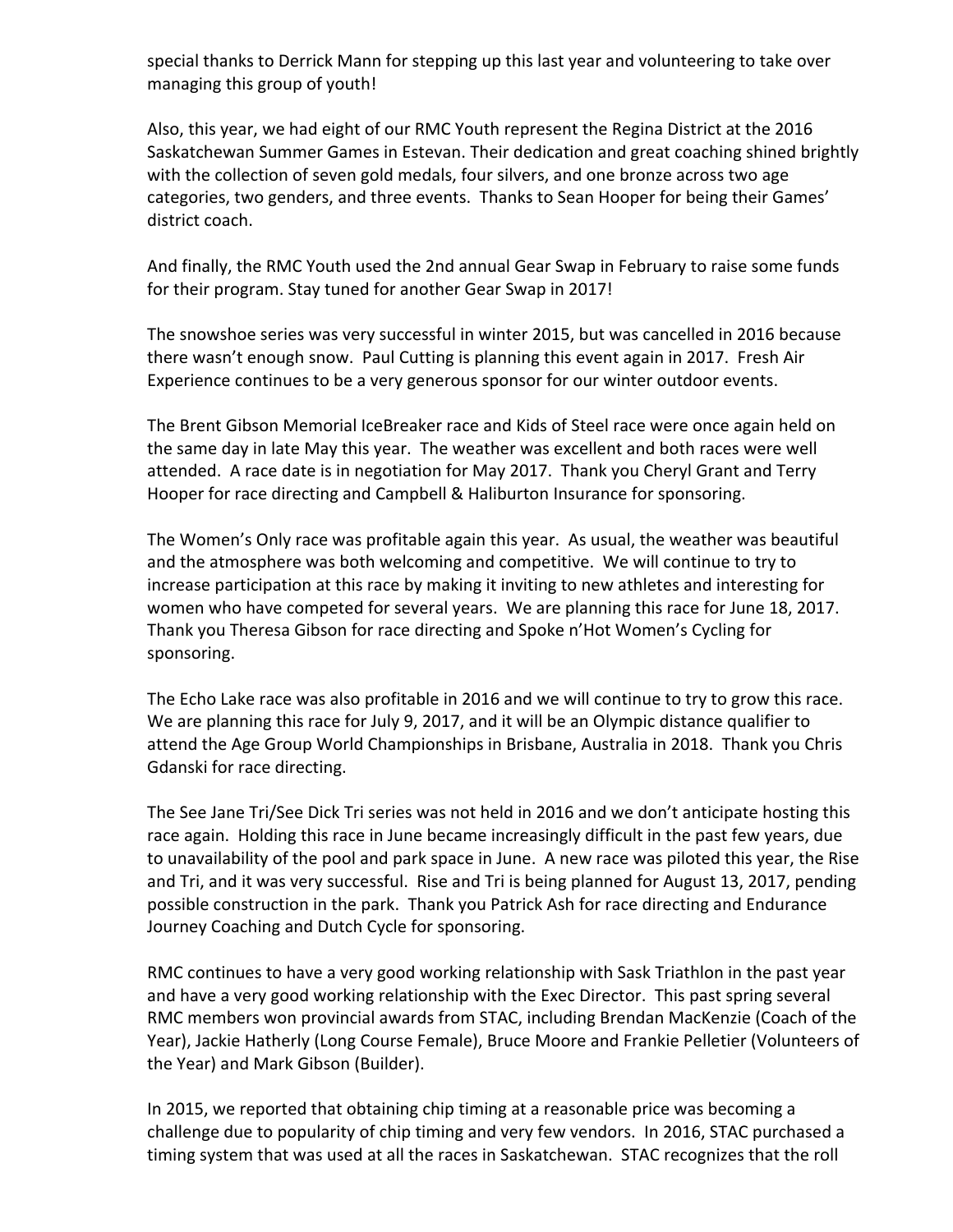out of the system had some flaws and is purchasing more equipment to improve functioning for the upcoming year.

We completed a clothing order again this year through Champion Systems and also ordered water bottles printed with the RMC logo for give away at all of the winter training sessions.

RMC is thankful to have Western Cycle as season sponsor again this year and appreciate their contributions to our club.

#### **V. Financial report**:

RMC had a net profit of \$10,243 in 2015-16. This was primarily due to our races and training throughout the year. The Club is in a healthy financial position with sufficient assets to cover liabilities. The profit we earned over the past year has increased our accumulated surplus.

All of our events and training recorded profits this year, with the exception of the BGMI Icebreaker and Kids of Steel races.

The Icebreaker Races show a collective loss of about \$8,500 this year. The size of this loss is mostly attributable to considerable profits we recorded last year (as shown in schedule 1 of the financial statements). A portion of the expenses for the May 2015 race were submitted for reimbursement in summer 2016, resulting in an imbalance in our statements. The university was delayed in billing us for the facilities so those costs were not captured accurately in 2015. When we combine the total revenue and expense from BGMI and KOS in 2015 and 2016, the net loss to the club is \$3,500 over 2 years. We will be more cautious to ensure expenses are properly recorded so that a more accurate annual financial picture is presented.

This year we continued to struggle with encouraging participation in races and early sign up. It is difficult for race directors to accurately budget when most of the participants register at the last minute. Race directors will be pursuing new strategies to encourage early sign up in the upcoming year.

The youth team recorded a profit of \$4,525. As the youth team grows and becomes more sophisticated we have turned our focus to simplify and streamline the accounting for this program.

The club recorded \$2,850 of revenue from charging for the rental of our trailer and equipment. The Board passed a rental policy and it has been posted on our website. We also sold our old trailer for \$2,700.

We received \$1,300 of sponsorship from Western Cycle, part of which is specifically allocated to support the youth team.

The club incurred about \$12,000 of other expenses, which includes costs for our AGM, having our financial statements reviewed, and the purchase of event fencing and trailer wrap.

As the club has had a healthy balance for several years, the Board has decided that in 2016-17, the RMC will make \$5,000 of sponsorship available to qualified athletes representing the club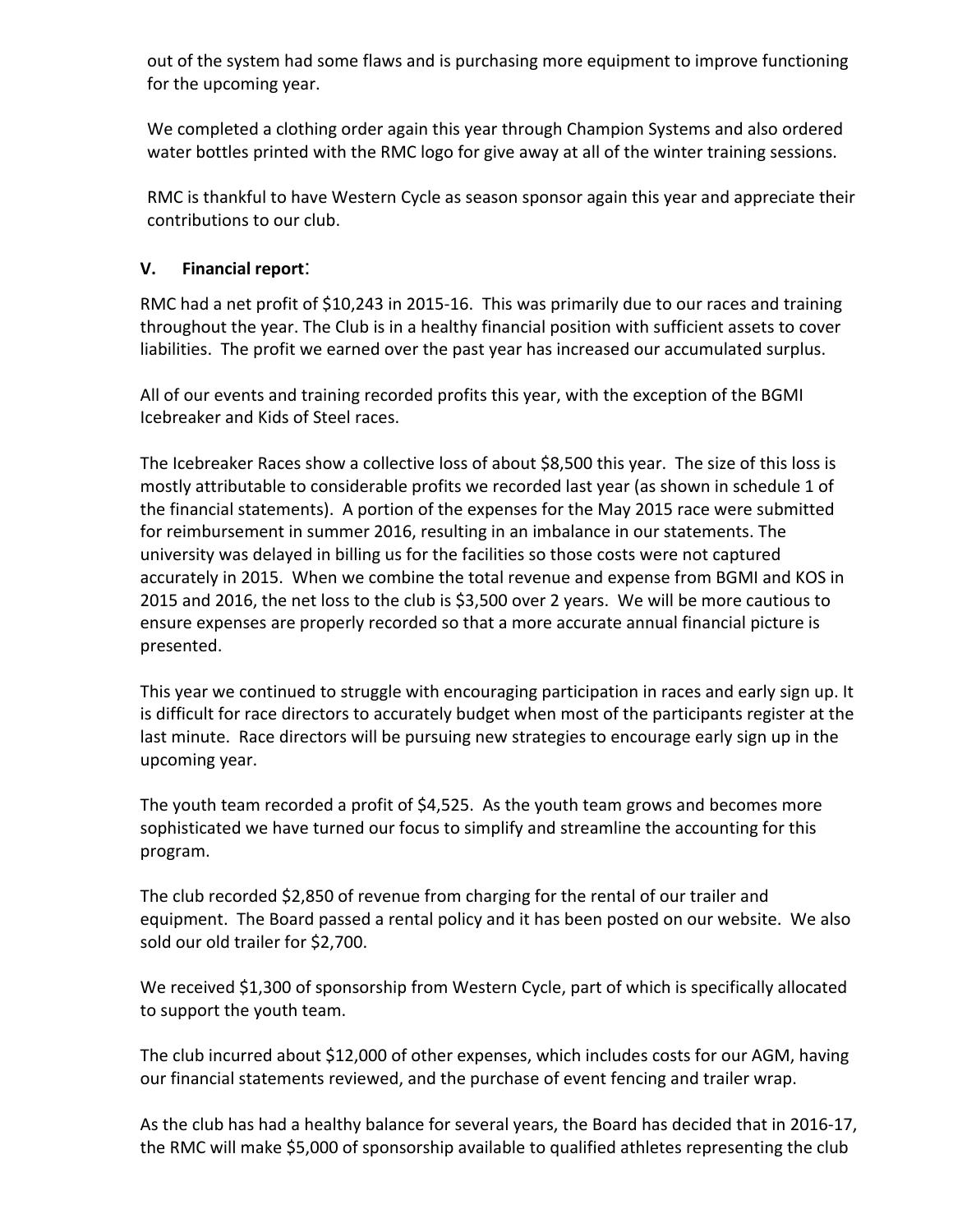while competing at international championship events. This funding will be divided equally among eligible athletes, to a maximum of \$1,000 per athlete. Guidelines for this program have been developed and will be posted online.

#### **Motion to approve the 2016 financial statement:** Mark Gibson

Seconded by: Paul Cutting Vote: All in favour - yes

**Motion to forego a full audit of the 2017 financial statement and opt for a review: Terry** Lazorou Seconded by: Bruce Moore Vote: All in favour - yes

#### **VI.** Comments from the floor

No comments from the floor.

a) Erin presented information about the Special STAC meeting that is taking place on Thursday, Nov.24 to elect new members. Since Terry Hooper is now on the Tri Canada Board, he has to resign from STAC. Also, 2 other members have resigned. It is great to have representation from the whole province.

Chandra Mark is a current member of the STAC board. Rob Nelson and Donna Kabaluk are also running. Proxy forms were available to sign.

b) Erin spoke about the sponsorship package we are offering for our age group athletes. RMC is putting forward \$5,000 to sponsor age-group athletes competing at a world or national event. Athletes must meet certain criteria to be eligible; funding will be split equally between all eligible athletes. The future availability of the fund, and total value of the fund, will be reviewed annually depending on RMC priorities and financial position.

#### **VII. Elections**

Thank you to Maria Rupcich, Paul Cutting, Jason Daum, and Marylane Marchuk for their contributions to the RMC Board.

| President                               | Erin Kiefer            |
|-----------------------------------------|------------------------|
| <b>Vice President</b>                   | Rob Nelson             |
| Secretary                               | <b>Theresa Gibson</b>  |
| Treasurer                               | <b>Corrine Barnett</b> |
| Communications                          | Leah White             |
| <b>Training Coordinator</b>             | Derrick Mann           |
| Race Coordinator                        | Katelle Halpape        |
| Youth Program Coordinator               | <b>Terry Hooper</b>    |
| <b>Volunteer and Social Coordinator</b> | <b>Tarra Dubrielle</b> |
| Member at Large                         | Murray Gurski          |

Call for nominations from the floor (repeated 3 times) – No nominations brought forward